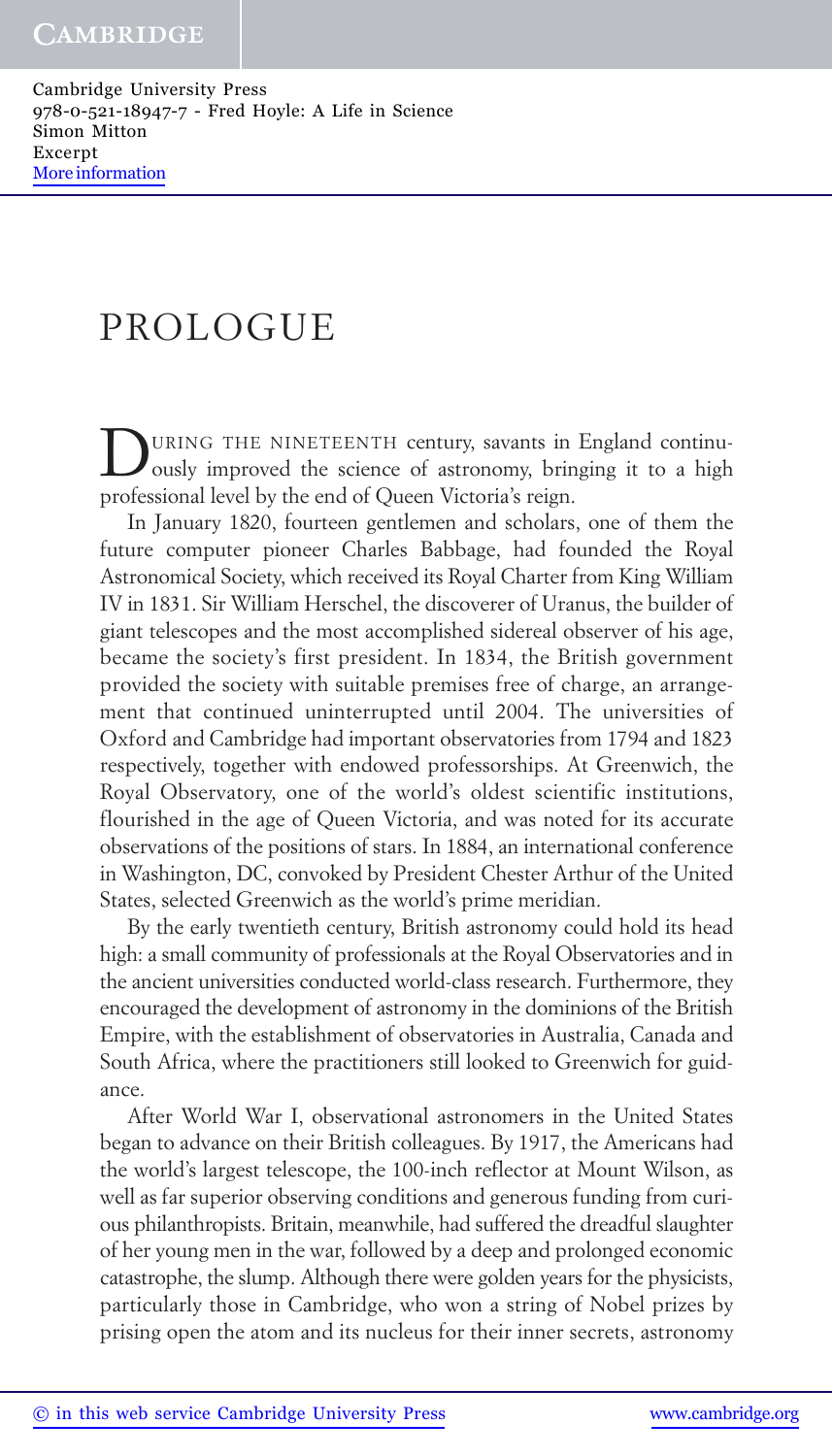# 2 FRED HOYLE: A LIFE IN SCIENCE

was in decline. British astronomy suffered from a failure to invest in new telescopes at home, as well as a distinct lack of enthusiasm for the long sea voyages needed to reach the cloudless skies of His Majesty's dominions. In 1944, with the untimely death of Sir Arthur Eddington, British theoretical astronomy lost the brightest astrophysicist of his generation.

Defence research during World War II drained the young talent from Britain's dozen or so better universities. Pure research in physics and mathematics became the pursuit of the older men who had survived the killing fields of the Somme in the previous conflict. A certain amount of astronomical research continued at bomb-damaged Greenwich because of the Royal Navy's requirement to maintain the expertise of astronomers for navigational and time-keeping purposes. When the university scientists were finally released from their secret war, they returned to laboratories and faculty buildings overflowing with students whose education had been suspended during the war. Furthermore, yet another economic crisis led to severe shortages of food, fuel and equipment. By the middle of the twentieth century, astronomy in the United States was far ahead of that of Great Britain. The 200-inch telescope at Palomar had commenced observations in 1948, research on atomic weapons had produced highly trained teams of experimenters and theorists, the electronics industry was thriving and the fledgling computer industry was rapidly growing.

Fred Hoyle and his contemporaries completely transformed British astronomy in the quarter century beginning about 1950. By turns, Fred Hoyle startled and charmed his public with a copious stream of new ideas, implausible theories and an innovative approach to research. While most of his professional colleagues specialized in a single area of research, such as comets, or the evolution of stars, or the nature of sunspots, Hoyle's approach had more in common with the leading intellectuals of the Enlightenment. He regarded the entire celestial realm – the universe and all its contents no less – as being within the compass of his enquiries. Naturally, this would bring him in conflict with those members of the academy who had a strong sense of ownership of their respective specialities.

By his example, he led a despondent research community away from a fading tradition, directing them instead toward the extraordinary richness and diversity of the new astrophysics that began to emerge in the 1960s. In the 1970s, thanks in good measure to his inspiration as well as his considerable skill during the short period in which he directed, at the national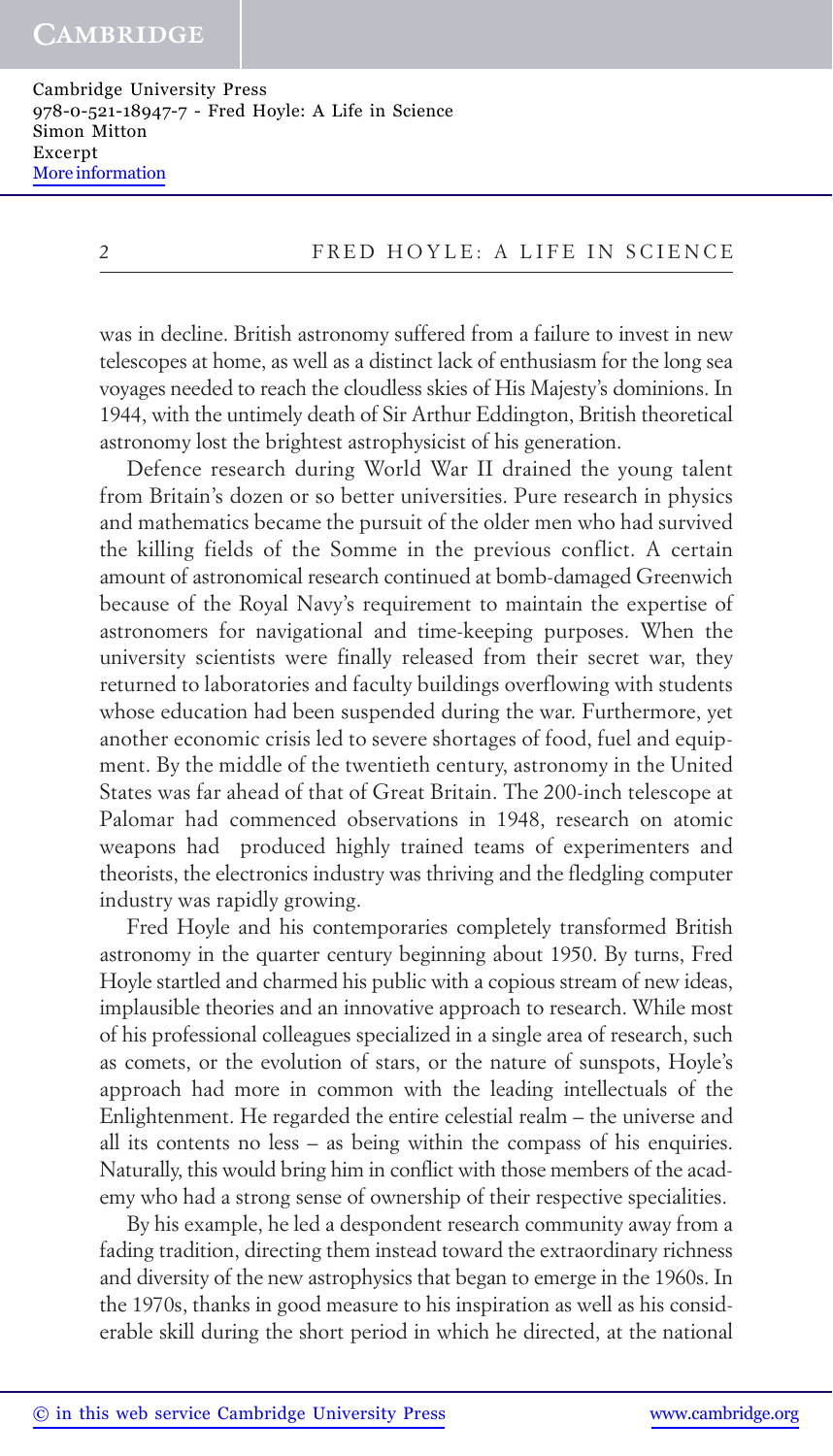# PROLOGUE 3

level, the policy for astronomy research, Britain again became a world leader in the astronomical sciences. Many other distinguished astronomers played an equal, and some a superior, role to Hoyle's in advancing research expertise, thereby recovering Britain's international prestige. Such a claim is certainly true of Britain's radio astronomers, Britain's space research community and those applied mathematicians who chose astrophysics and cosmology as their research areas. It is also important to recognize that the professional community as a whole, working through both the Royal Astronomical Society and the funding agencies, persuaded successive governments to increase the provision for jobs, new telescopes and expensive space missions. Hoyle's personal contribution to the rebirth of British astronomy came from his outstanding ability to think outside the box, and his unfailing loyalty to international collaborations at a time when many British researchers regarded American astronomers as the competition rather than an opportunity.

An enduring feature of Hoyle's character was that in every sense he never let setbacks, rejections or political manoeuvres deflect him from his own research agenda. He always had a deep conviction that in his 'search for the truth', which is how he expressed his life's mission, any opponent should be able to provide a counter-argument from experiment or direct observation. He declined all opposition based on semantic arguments invoking the philosophy of science, or the deployment of a paradigm, or appeals to common sense. After all, as an undergraduate he had learned general relativity and quantum mechanics from two masters, Eddington and Paul Dirac. From both professors, he understood that accepting what is obvious could not enable him to discover the nature of the physical world.

After 1950, Fred Hoyle was a very public figure at home and abroad. In the 1960s, 'according to Hoyle', originally applied to the rules for card games, became a catch phrase in discussions of the latest news from the cosmos. His broadcasts for the BBC in 1950 were just extraordinary, and brought him immediate fame as a gifted expositor. With his gritty Yorkshire manner, his ability to be picturesque using words alone, and the universe itself as his topic, he transformed the BBC's approach to academic lectures, persuading them of the benefits of a less donnish style of presentation.

His lectures for radio audiences set the prelude for a brilliant parallel career as a popular science and science fiction writer. In the former genre,

[© in this web service Cambridge University Press](http://www.cambridge.org) [www.cambridge.org](http://www.cambridge.org)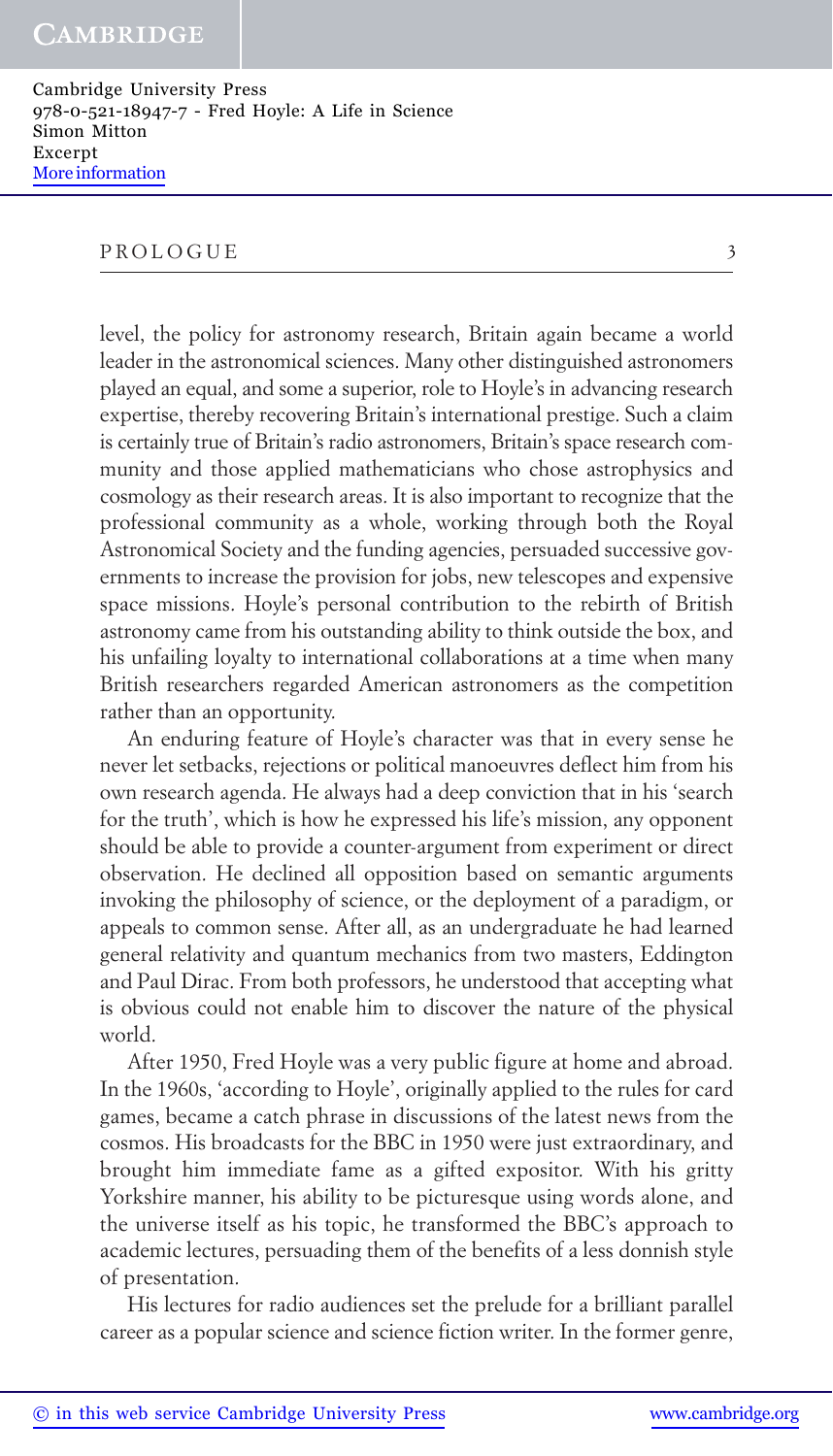# 4 FRED HOYLE: A LIFE IN SCIENCE

he followed his hero Eddington, soaring over the latter as a truly best-selling author. In science fiction, his first novel, *The Black Cloud*, remains his best, having now acquired cult status: in 2004, an opinion poll conducted by the British newspaper the *Guardian* to find the most accomplished science fiction writers placed Hoyle in third position!

Unfortunately, Hoyle's university career came to an undignified end in 1972 when a series of decisions by the University of Cambridge gave him the profound impression that envious colleagues had conspired behind his back to push him out. The publicity resulting from his resignation delivered a seismic shock to British astronomy, but fortunately, the professional community, by now large and diverse, quickly persuaded their political paymasters that all was well.

Fred Hoyle had a very considerable influence on my own career, although I cannot claim, unlike many astronomers of my generation, to have been attracted into the subject by his radio broadcasts. My own trajectory started in high school with evening classes, and then the opportunity to use the telescope of the Leicester Astronomical Society. As an undergraduate at the University of Oxford, I was strongly attracted to nuclear physics, where happenstance brought me into contact with Rudolph Peierls, who had taught Hoyle nuclear physics (but I did not know that at the time). Like Fred Hoyle, I chose astronomy rather than nuclear physics as a career. In 1968, the then recent discovery of pulsars became the magnet that drew me to the Cavendish Laboratory in Cambridge, where my doctoral research involved daily contact with the radio astronomer Martin Ryle, Hoyle's arch-rival. After I completed my PhD, I had the distressing experience of a very sharp disagreement with Ryle, which led to my resignation from his group. Quite quickly, Fred Hoyle threw me a lifeline by offering a temporary position in his Institute of Theoretical Astronomy. This post brought me into contact with his associates and students. A few months after Hoyle's 1972 resignation, it was my fortune to be appointed to a management position in the new Institute of Astronomy, which enabled me to refresh and expand my network of Hoyle contacts. But for Fred Hoyle's initial appointment, I would not have been able to progress to such a satisfying career at Cambridge.

In researching this biography, I often compared Hoyle to Copernicus, Newton and Einstein. These latter were achievers on a timescale that repeats only over the centuries rather than over a generation for the next decisive move forward. What is extraordinary about Fred Hoyle's science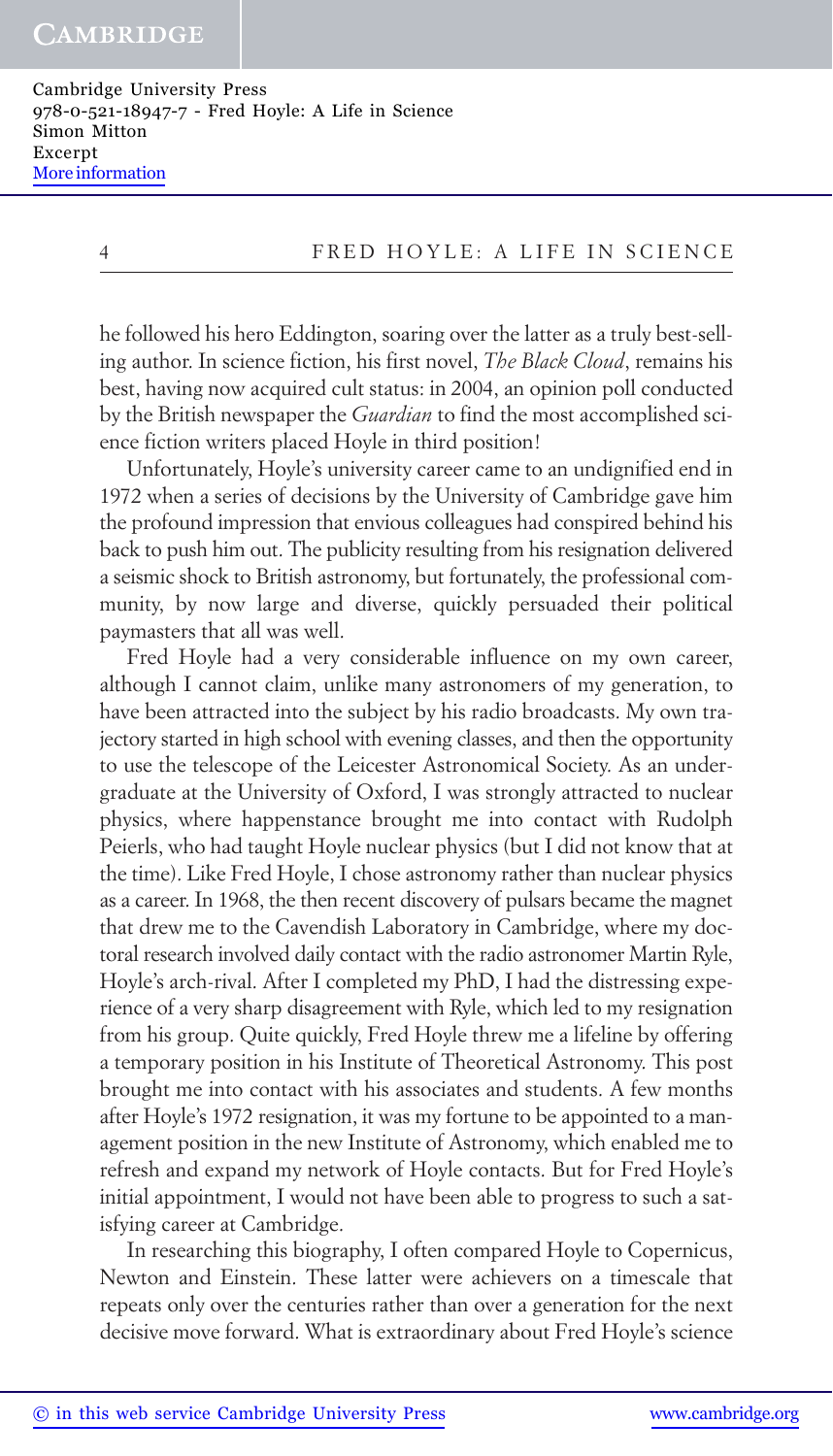# PROLOGUE 5

is that his impact derives equally from instances when he was right and others when he was wrong! Generally within academia, an erroneous paper is quietly forgotten: it receives the silent treatment. Hoyle's contribution to the advancement of astronomy derived much of its impetus from the way in which his colleagues recoiled at his notions. His opponents deployed enormous resources to wrong-foot him. In the twentieth century, no other figure in astronomy had to withstand for such a long period the criticisms of both the invisible college of astronomers worldwide and the parochial college of Cambridge practitioners. Hoyle's scientific life was truly unparalleled, and unforgettable.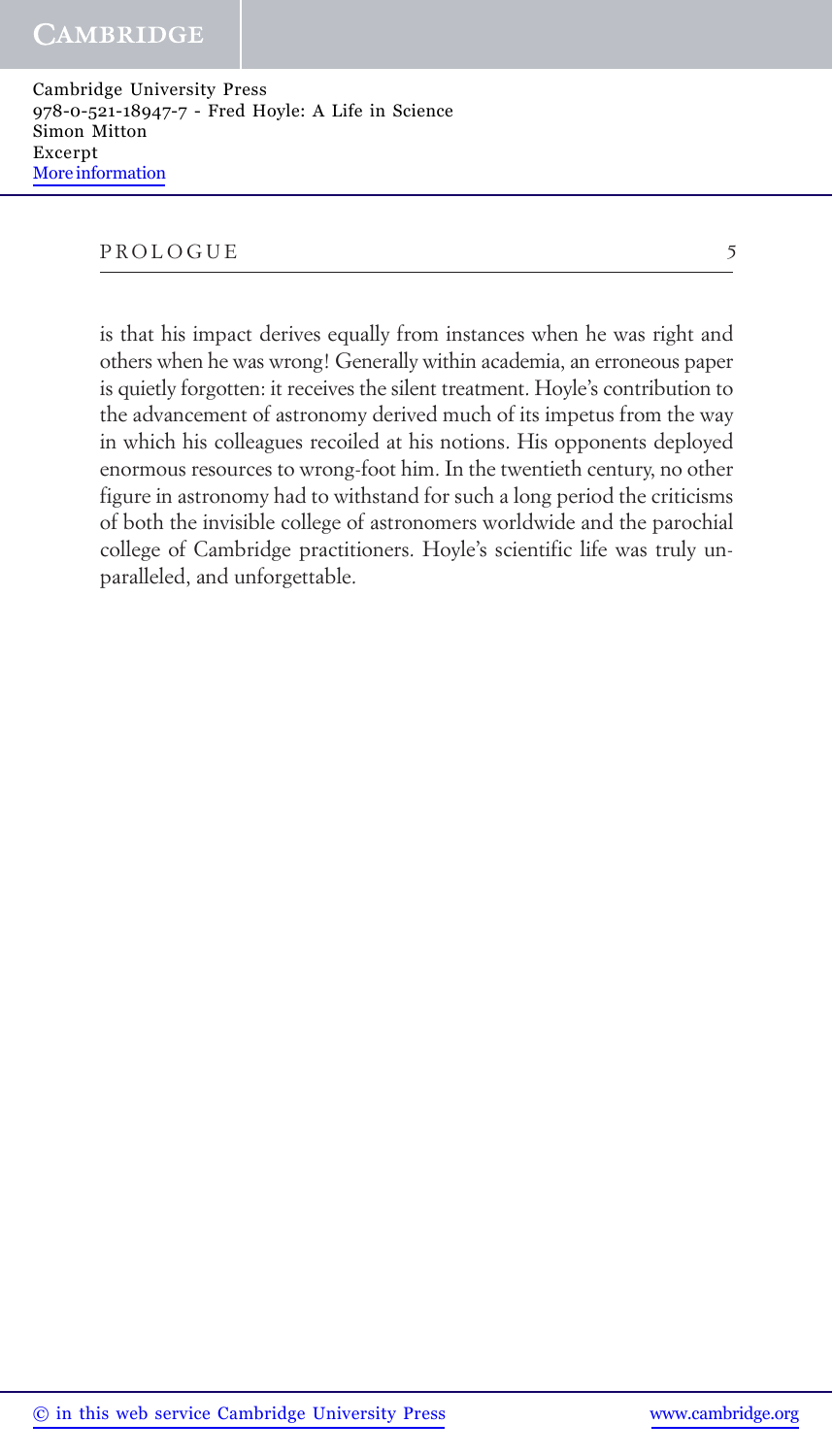7

1

# AN END AND A BEGINNING

ON 19 AUGUST 1972, Fred Hoyle sat in his office at the Institute of Astronomy in Cambridge for the last time. His summer had been busy. A record number of academic visitors had come to the institute to benefit from summer conferences, collaborations, lectures and discussions. He had fretted to make sure the institute would be financed securely for the next five years. Just three weeks earlier, the Institute of Astronomy had been born through a merger of two astronomy departments, after the university had decided to join the historic Observatories established in 1823 with the pioneering Institute of Theoretical Astronomy founded by Hoyle in 1965. Hoyle had been the head of Theoretical Astronomy for seven years, but now he had a new boss, because the university had not chosen him as the director of the combined institute.

On a sultry afternoon with a threat of thunder in the air, staff members who were in the old Observatories, including myself, made the short walk along the path through the parklike grounds to the building that had been the Institute of Theoretical Astronomy – IoTA for short – to take their afternoon tea in the library. This wonderful Cambridge tradition gave the researchers and their students an opportunity to exchange ideas, and maybe wish a departing visitor a safe trip back to California or India. But this afternoon, Hoyle would not be joining his colleagues for tea. He had spent the past two weeks clearing his vast office of personal documents, books, and drafts of scientific papers, the result of thirty-six years of scientific work, much of it carried out in Cambridge.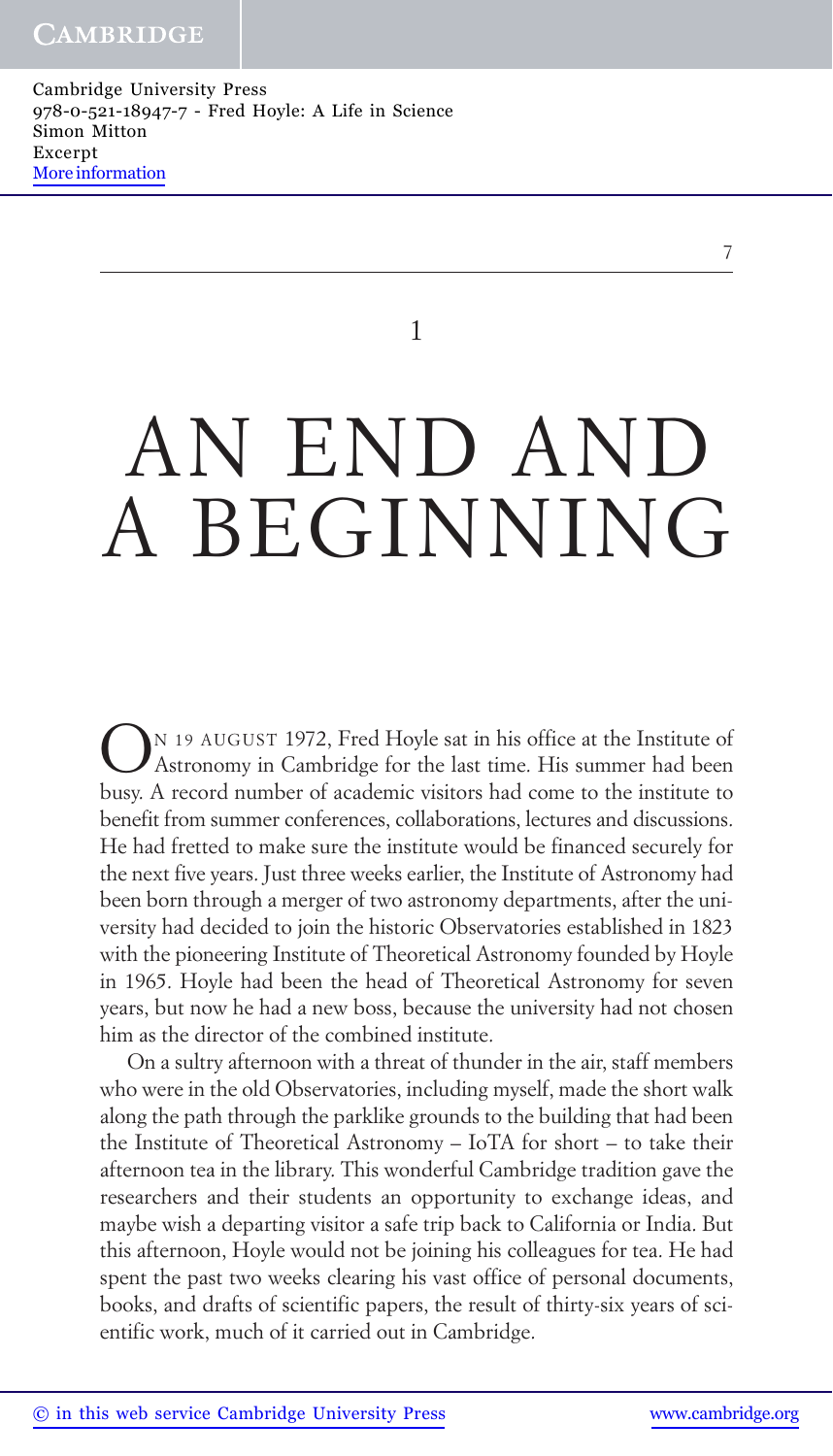# 8 FRED HOYLE: A LIFE IN SCIENCE

Affairs of state had eaten into a lot of his time for the past year, and we had seldom seen him in the institute. He juggled the duties of being both vice president of the Royal Society and president of the Royal Astronomical Society. At the February meeting of the Royal Astronomical Society he had presented the Gold Medals. One of them went to Fritz Zwicky, of the California Institute of Technology, where Hoyle himself had made astounding breakthroughs some twenty years earlier. After the presentations of the medals, Hoyle had given a lengthy lecture setting out his ideas on the origin of Earth and evolution of life on it. This was not a mere summary of accepted theory, but his own views on what might have happened. On the research front he had worked on new theories of gravity and had published two demanding technical papers. He was still as productive as ever, working up novel ideas into papers, one after another.

Whereas most mature scientists would be content with two or three papers a year, Hoyle was still writing books at a furious pace. There had been two this year. One reviewed the scientific case for interpreting Stonehenge as an astronomical observatory and eclipse predictor, ideas that had brought him into sharp disagreement with archaeologists.<sup>1</sup> The following year, 1973, would be the 500th anniversary of the birth of Nicolaus Copernicus, who had taken the decisive step of abandoning the Earth-centred universe of ancient Greek philosophy. Copernicus had published a new, but flawed, theory of the universe with the Sun rather than Earth at the centre of the solar system. Hoyle was hard at work for his London publisher on a book celebrating the achievements of Copernicus as one of the founders of modern science.2

His year started in turmoil and conflict about how the government's funding for scientific research should be handled. Two national committees of scientific gurus had reported to the government that a greater proportion of the money should go to projects of direct interest to the taxpayer and that the cash should be channelled through ministries other than the Department of Education. Hoyle smelled a rat. If the proposals were accepted, then future funding would be in the hands of politicized decision makers rather than the scientists and professionals in education. Hoyle set about vigorously lobbying the scientific community to resist 'the setting up of more bureaucratic machines'.3

The following month, February, Fred had flown to Australia to discuss plans for the new Anglo-Australian Telescope. He travelled with a colleague who was on the inside track of political machinations at Cambridge.

[© in this web service Cambridge University Press](http://www.cambridge.org) [www.cambridge.org](http://www.cambridge.org)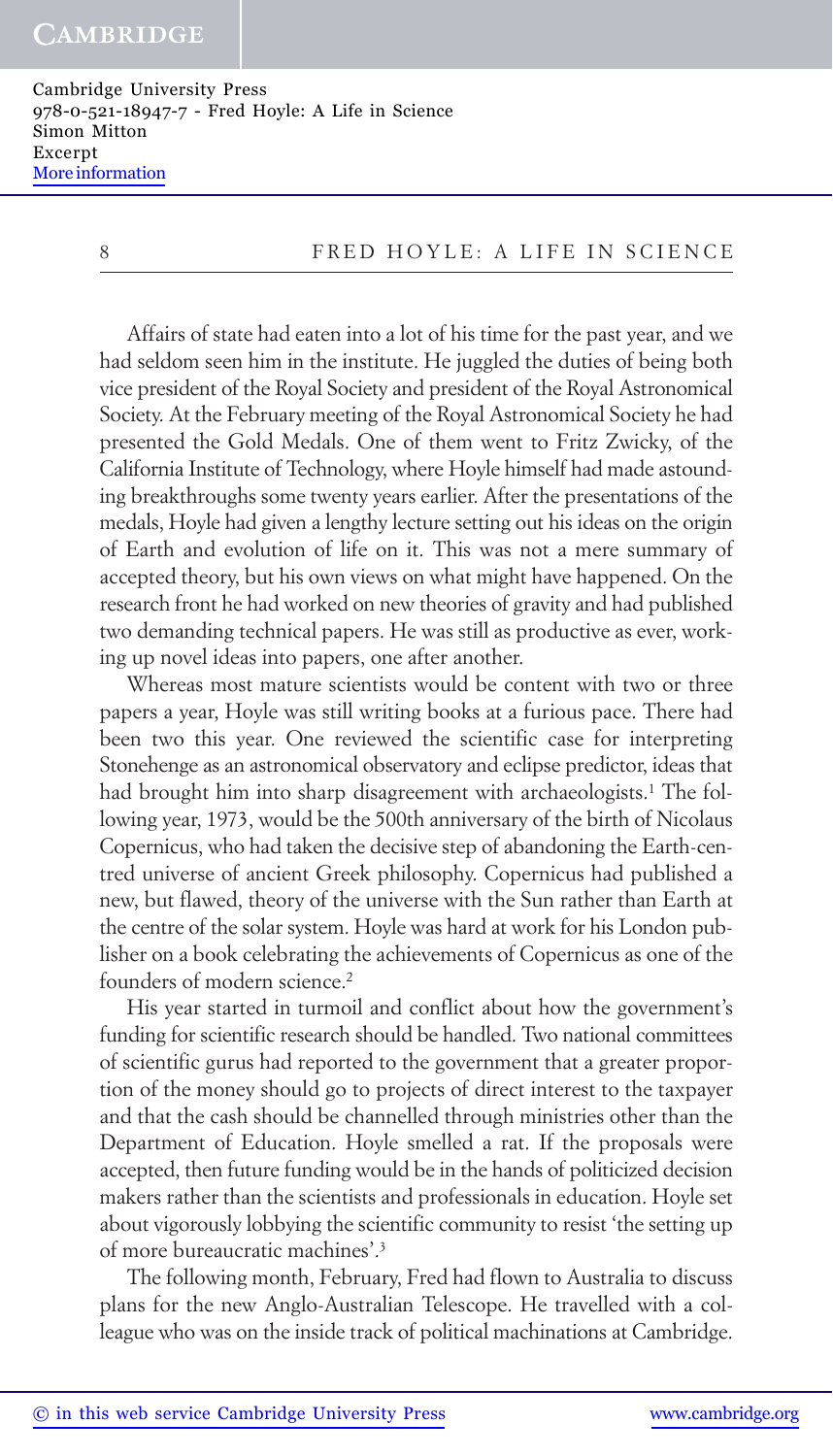#### AN END AND A BEGINNING 9

This colleague had dropped a bombshell into the conversation: the university appeared to be considering the appointment of someone other than Fred as the director of the combined Institute of Astronomy. The news was a heavy blow – so heavy that, during a stopover in Los Angeles, Hoyle dashed off a letter of resignation to the vice-chancellor. Hoyle was already feeling completely through with Cambridge by this time because of its dithering and (as he saw it) inept approach to making senior appointments.

Now, on his last day, he felt deeply that his beloved institute had been stripped of its international character. In 1961, he had developed the idea of an institute devoted solely to the theoretical side of astronomy. In only a few days' time, his world-class theory team would be united with astronomers who built instruments and looked through telescopes. He supported both communities but could not come to terms with the university's decision to disregard him when it came to appointing a director. He was certain he had made the correct decision.

For decades, Hoyle had been the best-known astrophysicist in Britain. His output of technical papers was prodigious, but he never confined himself to the ivory towers of academia. A gifted popularizer, he could make the most profound intellectual puzzles into entertaining radio talks and lucid television programmes. Fred Hoyle's broadcasts and books influenced many of us who were drawn into astronomy. Most years, he wrote a book, sometimes two. The sweep of his accomplishments as a writer covered a spectrum from popular books to technical monographs. Imaginative ideas that were too speculative for journal papers and serious books were cleverly developed to be aired in the guise of science fiction.

Despite his fame and standing, matters in Cambridge had somehow unravelled in the past year so that, as Hoyle put it, 'Now I really did want to be done with it.'4

Even when the tea drinkers had drifted back to their offices, Hoyle still felt unable to make a break for it, not wishing to endure the embarrassment of further handshakes, eye contact or best wishes. By early evening the institute building was finally empty. The time to depart had come. He would head straight for the main door and be done with the institute forever. He took a last look round the office and, as an afterthought, picked up the inky blotter on the desk as a memento. He seldom used ballpoint pens, always choosing to write confidently with a fountain pen and rarely revising manuscript drafts. Just as he left the office, which was at the end of a long corridor and some distance from the front door, he changed his mind about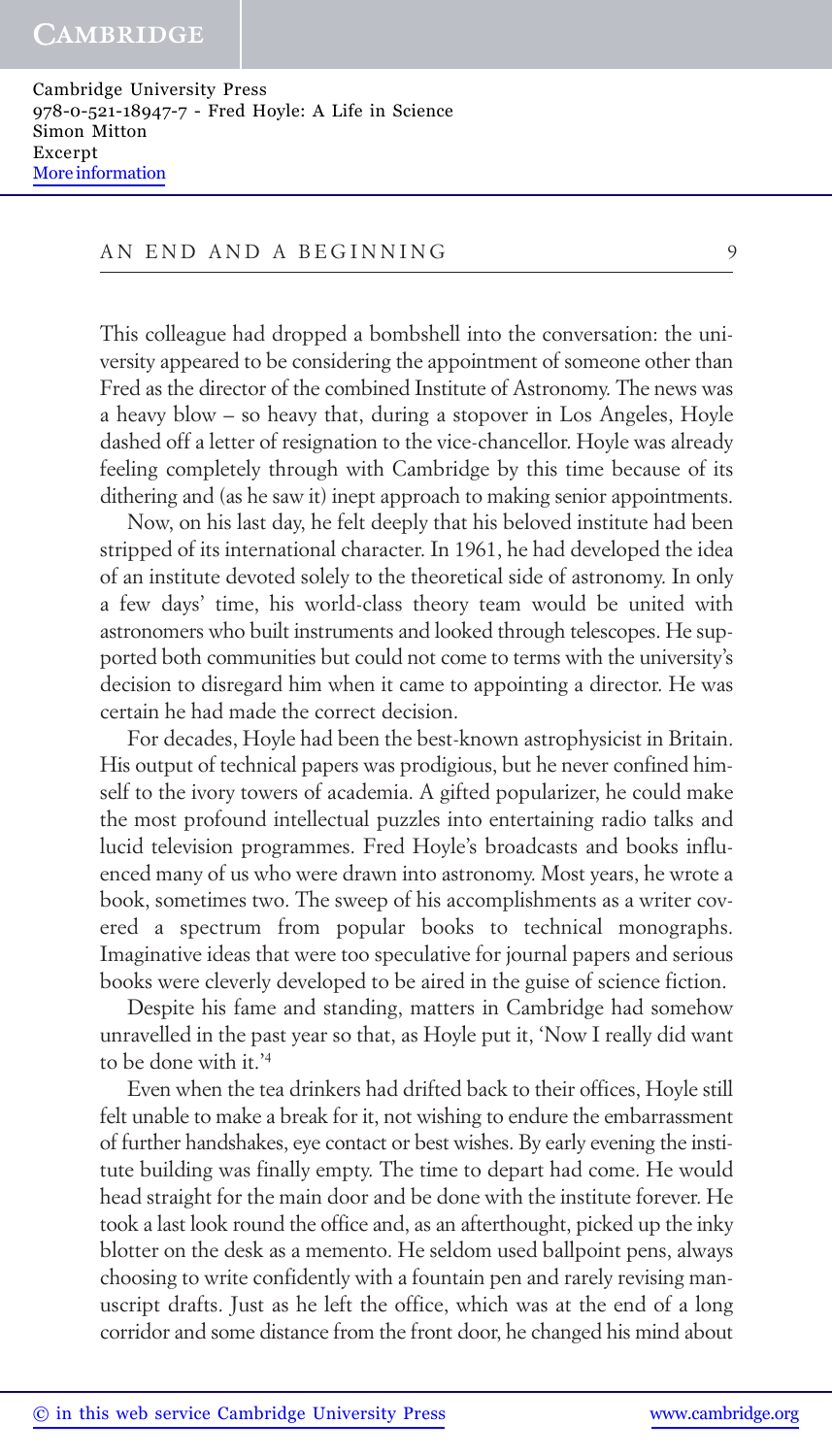## 10 FRED HOYLE: A LIFE IN SCIENCE

bolting for the exit. Instead, he took a nostalgic tour of the building, his pride and joy. Though founded by him, funded by his pleas for cash and populated by his handpicked team of research astronomers, it welcomed his presence no longer.

Ray Lyttleton's office was nearby. Ray was Hoyle's earliest collaborator and together they had done important work on the origin of the solar system. In a long career, Lyttleton had made the strategic error of continuing to work in the same area, defending his early papers from attack. This approach was very different from Hoyle's, which was to keep moving into new areas before someone else came up with a better idea. I remember Lyttleton in those days as a sad figure, still the holder of a prestigious professorship but not a scientist anyone listened to or read any more. Taking his last look, Hoyle glimpsed Lyttleton's work on a spoof paper, trying to prove mathematically that it should be impossible to ride a bicycle.

Cyril Hazard's office was next. Cyril was making a huge effort to identify very distant objects now known as quasars. Most astronomers believed quasars were at immense distances from our galaxy, but Hoyle thought they could have been ejected from nearby galaxies. Hazard's objective was to get accurate distance measurements (a part of the project on which I myself collaborated with Hazard) and to nail the problem one way or the other. Hoyle looked at Cyril's office. It was a wasteland of scientific papers, piled so high and loosely against the window as to form a miniature landslide that extended halfway to the door. His desk was submerged under a mountain of photographs of candidate galaxies and quasars that Hazard worked on with collaborators in the United States. The blackboard was a mass of random prompts: names, ideas, galaxies to investigate. Here was a great friend and collaborator who, as a result of Hoyle's resignation, now faced an uncertain future without a job.

Further along the corridor lay the study of Sverre Aarseth, who had joined Hoyle years earlier as a graduate student and had then been appointed to the research staff in the foundation year. He and Fred had a strong interest in chess and were intently following the Spassky–Fischer world championship in Reykjavik. On the last day of the Institute of Theoretical Astronomy, Aarseth had organized a boat trip up the River Cam to the cathedral city of Ely. At the end of the trip, when IoTA was no more, Aarseth presented the former director with the official visitors book, which had been kept since 1965. Such a volume normally would have been regarded as part of the university archives, but Aarseth knew it would give